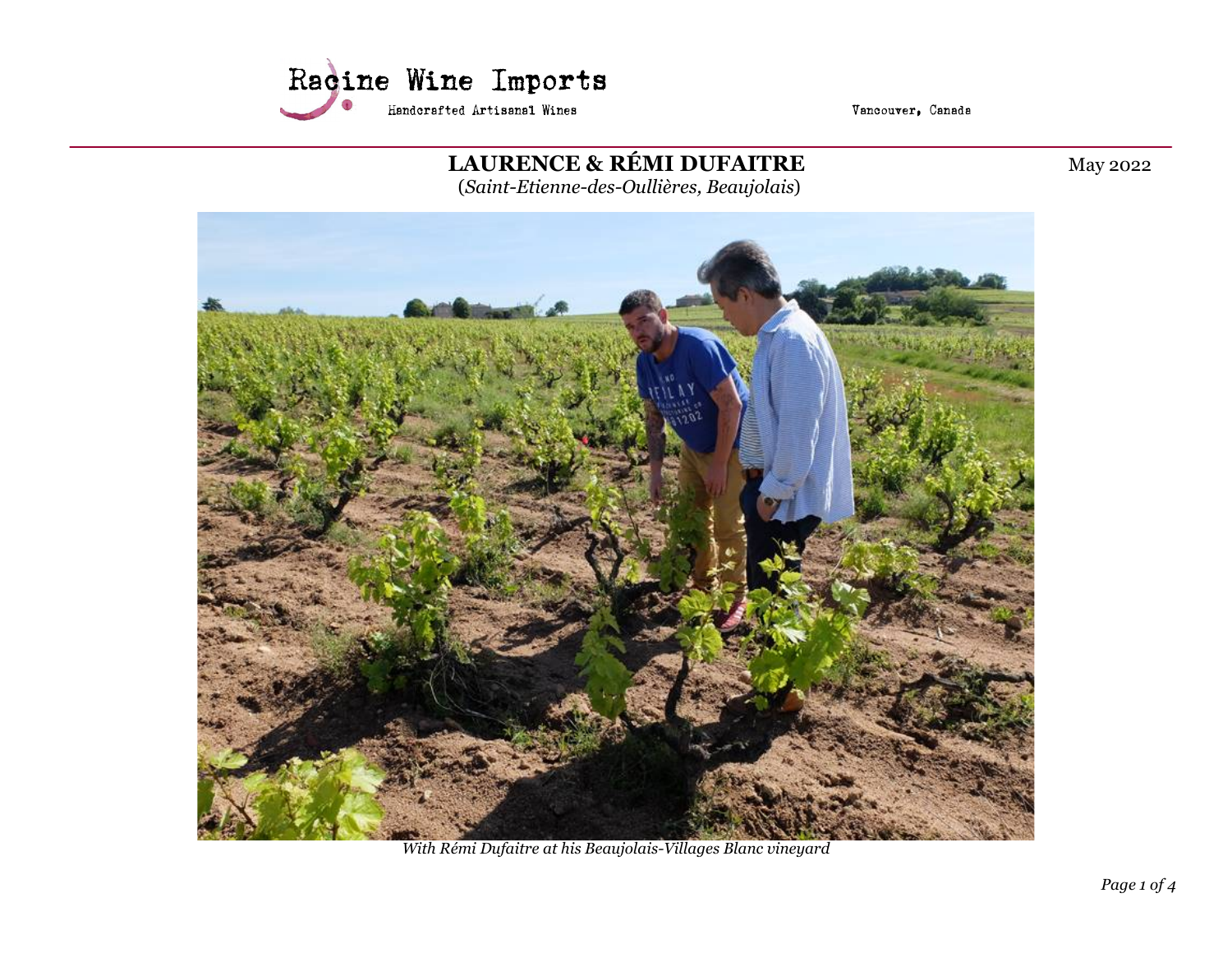Laurence and Rémi Dufaitre started their domain in 2003 with a purchase of vineyards near the village of Saint-Etienne-des-Oullières, which is in the heart of Côte de Brouilly and Brouilly. They converted to organic farming from the start and sold their grapes to the négoce until they felt the vines were healthy enough to make the type of wines they prefer to drink. In conversion to organic farming, it took seven years for the vines, which were conventionally farmed, to heal and ferment naturally with ambient yeasts.

Their first commercial bottling was in 2010. Every stage of wine production is with intention. There are no pumps because they bruise wines. The wines in the *chai* move by gravity every stage. There are no vibrating sorting tables in the chai because bad grapes are eliminated in the vineyards. All stages of wine move quietly and naturally. All these thoughtful details may be understood intellectually but rarely practised. It is too much work. It is not crowded along the extra mile. The proof is in their wines. They sing with clarity, liveliness and deliciousness.

The circle of artisans in Beaujolais is tightly-knit. Soon, Laurence and Rémi's work attracted Jean Foillard (whose wines we also import), who declared Laurence and Rémi Dufaitre among the best of the young generation. So impressed that Jean Foillard took Rémi Dufaitre with him during his deliveries to the Parisian bistros and helped Laurence and Rémi Dufaitre in their initial years. To this day, the Foillards and Dufaitres often go together to the same salon tastings.

## LES GRILLONS DU BEAUJO (ROSÉ) 2020 - MAGNUMS SKU: 352966 SPECULATIVE 1.5 Litre 6 bottles/case \$ 52.06 Wholesale/ \$ 67.00 Retail per bottle

A very unusual yet compelling rosé from Laurence et Rémi. Crunchy. Bright. Brimming with easiness, generosity and deliciousness that are impossible to duplicate in a great rosé. About ten years ago, Laurence et Rémi planted a small parcel of the Provence varietals of Grenache and Carignan high up at 500 meters outside the appellation of Beaujolais. Laurence et Rémi wanted to make a rosé but their much-loved Gamay simply does not produce a great rosé. Gamay's flavour is all in its skin and pressed juice. That is the reason why there is no great rosé made with Gamay. Laurence et Rémi's outside-the-box thinking led to this lovely rosé. At this high elevation, the Provence varietals of Grenache and Carignan ripe just enough to make a beautiful rosé. Coming in at 10% alcohol, this rosé has all the charm. Comes only in MAGNUMS. After what it feels like a cold winter and spring, this is a welcome addition just in time for summer garden parties and patios.

## BROUILLY 2020 SKU: 144747 SPECULATIVE 75200ml 12 bottles/case \$ 34.62 Wholesale/ \$ 44.00 Retail per bottle



Fragrant and pretty. Elegant. Complex aftertaste that lingers. There is not a square edge in this cru. Lovely. From the cru of *Brouilly*. Bursting with spring flowers. Spring strawberry colour. Elevage is in neutral barrels for about six to eight months, depending on vintages. Finesse shining through from the old vines. From the 70 year vines on a very steep slope.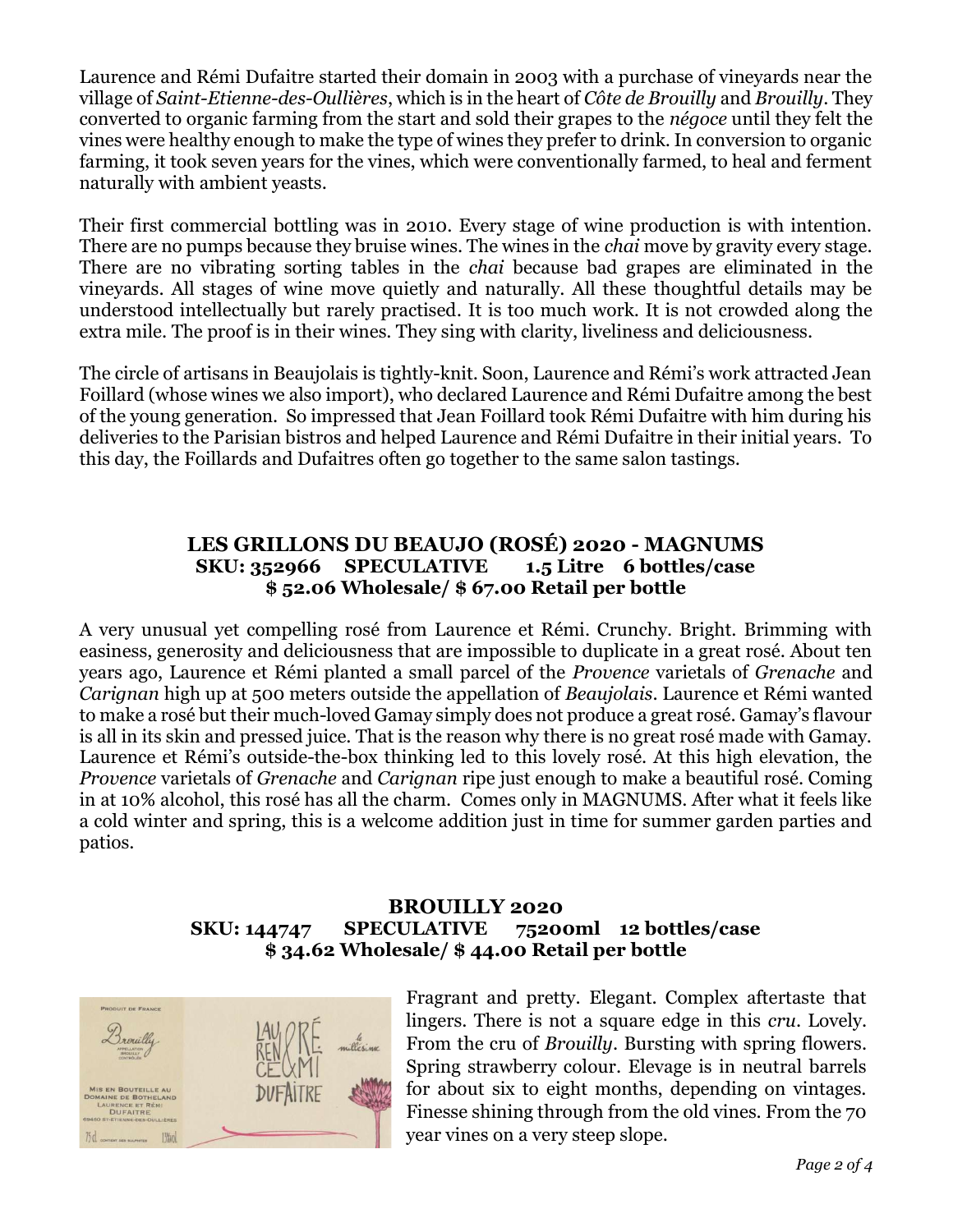## CÔTE DE BROUILLY 2020 SKU: 144761 SPECULATIVE 750ml 12 bottles/case \$35.84 Wholesale/ \$46.00 Retail per bottle



Complex. Pure. So delicious. "The 2020's are so beautiful", wrote Laurence Dufaitre when she emailed me the new releases. Living up to its reputation as the cru of Côte de Brouilly. A little more masculine and complex than the Brouilly. From the 80 year old vines on the cru of Côte de Brouilly. Côte de Brouilly is the crown or the top parcels surrounding Brouilly. Raised in neutral barrels for about six to eight months,

depending on vintages. From the vines on a very steep slope. Finess shinging through from the old vines that are farmed with care.

## JULIENAS 2017 and 2018 SKU: 126659 SPECULATIVE 1500ml 12 bottles/case \$ 37.65 Wholesale/ \$ 49.00 Retail per bottle



This is the top cru for Laurence and Remi Dufaitre. Fine. Alluring nose. Beautiful texture. For many of us, who are lover of crus, we often drink Morgon, Fleurie, and perhaps tip our toes into Brouilly and Côte de Brouilly. Julienas is one of the ten crus. A great Julienas takes a while to reveal itself. So, Laurence and Rémi Dufaitre age this cru longer and release their Julienas about a year later than their other crus. I ordered the 2017 but

the domain did not have enough of the vintage. So, a few cases of the 2018 was added to the order. The 2017 vintage has more floral character, while the 2018 has more spices.